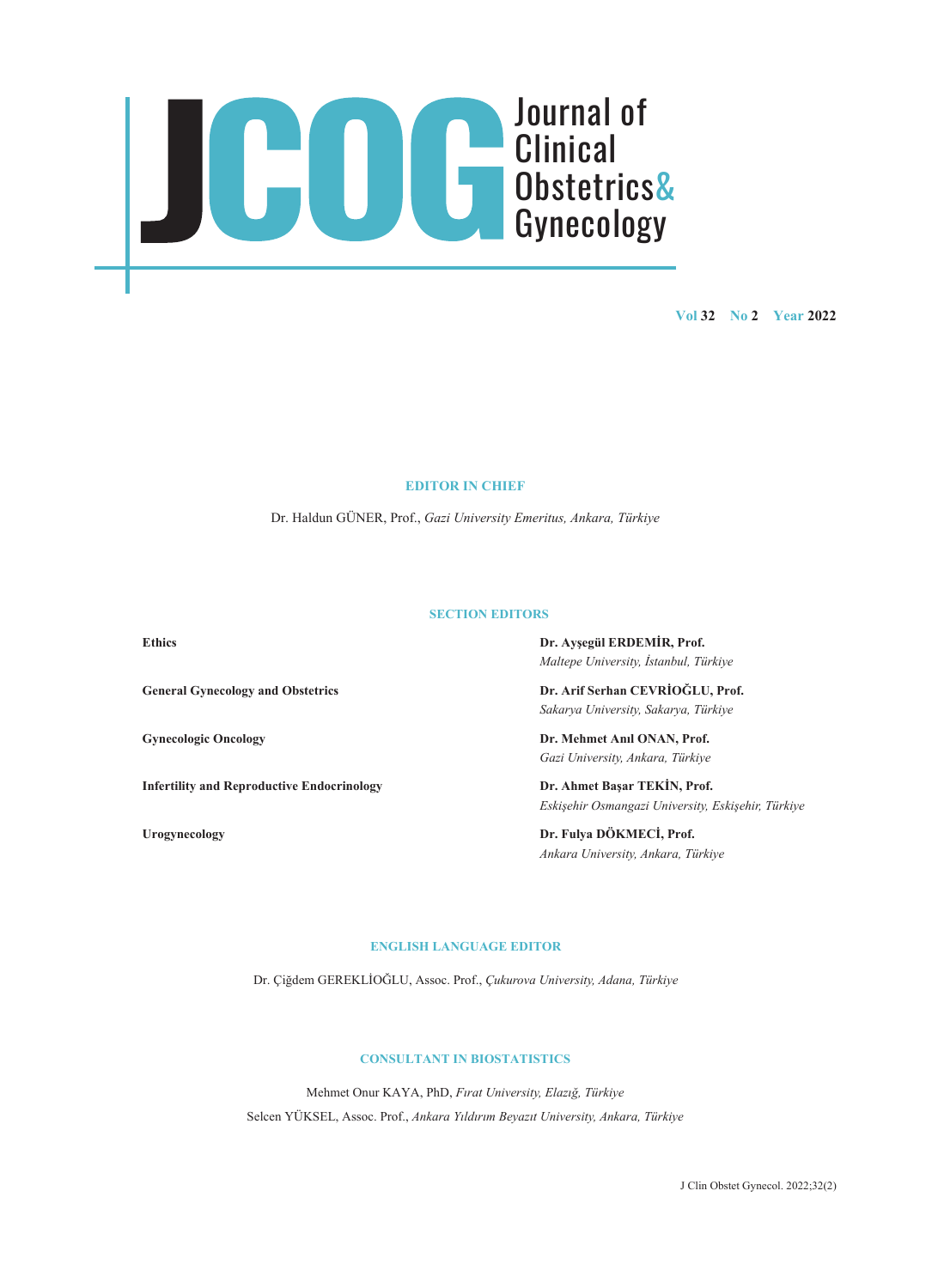#### **INTERNATIONAL EDITORIAL BOARD**

Dr. LAURE ADRIEN, Dr., *Societe Haitienne d'Obstetrique et de Gynecologie (SHOG), Port-au-Prince, Haiti* Dr. AİZURA SYAFİNAZ AHMAD ADLAN, Assoc. Prof., *University of Malaya, Kuala Lumpur, Malaysia*  Dr. MAHMOUD S AHMED, Prof., *The University of Texas, Austin, United States*  Dr. SHAMMA THWAINI AL INIZI, Dr., *South Tyneside District Hospital, Tyne and Wear, United Kingdom*  Dr. MARÍA MERCEDES PEREZ ALONZO, Dr., *Sociedad de Obstetricia y Ginecologia de Venezuela, Miranda, Venezuela*  Dr. ISLAM AMMAR, Assoc. Prof., *Zagazig University Hospital, Zagazig, Egypt*  Dr. JARGALSAIKHAN BADARCH, Assoc. Prof., *Mongolian National University of Medical Sciences, Ulaanbaatar, Mongolia*  Dr. JOHN BONNAR, Prof., *St James's Hospital, Dublin, Ireland*  Dr. CHINMOY K BOSE, Dr., *Gynaecological Oncology Section Netaji Subhash Chandra Bose Cancer Research Institute, West Bengal, India*  Dr. LINDA R CHAMBLISS, Dr., *Creighton University School of Medicine Phoenix Campus, Phoenix, United States*  Dr. SERDAR COŞKUN, Assoc. Prof., *King Faisal Specialist Hospital & Research Centre, Riyahd, Saudi Arabia*  Dr. MICHAEL DAHAN, Ph.D. Academician, *McGill University, Montreal, Canada*  Dr. ANGELOS DANIILIDIS, Assoc. Prof., *Aristotle University of Thessaloniki, Thessaloniki, Greece*  Dr. AISHA ELBAREG, Prof., *Misurata University, Misratah, Libya*  Dr. KAMAL OSMAN ELMALLAH, *Prof., Orlando, United States*  Dr. SİMONE FERRERO, Assoc. Prof., *University of Genoa, Liguria, Italy*  Dr. RAHAMATOU MADELEİNE GARBA, Prof., *Societe de Gynecologie et Obstetrique du Niger (SGON), Niamey, Niger*  Dr. ASTRIT GASHI, Dr., *University of Prishtina, Prishtina, Kosova*  Dr. BHARTI GOEL, Prof., *Government Medical College & Hospital, Chandigarh, India*  Dr. KLAUS GOESCHEN, Prof., *Leibniz Universität Hannover KVINNO Centre, Hannover, Germany*  Dr. İSMET GÜN, Assoc. Prof., *Yakin Dogu University, Lefkoşa, Turkish Republic of Northern Cyprus*  Dr. KRİSTİNE JUUL HARE, Assoc. Prof., *Copenhagen University Hospital, Kobenhavn, Denmark*  Dr. ÖZGÜR HARMANLI, Prof., *Yale University, New Haven, United States*  Dr. MANJEET KAUR, Assis. Prof., *Government Medical College & Hospital, Chandigarh, India*  Dr. SARMAD KHUNDA, Prof., *Iraqi Society of Obstetrics and Gynecology (ISOG), Baghdad, Iraq*  Dr. ERTUĞ KOVANCI, Prof., *Baylor College of Medicine The Michael E. DeBakey Department of Surgery, Houston, United States*  Dr. SEUNG YUP KU, Prof., *Seoul National University, Seoul, Korea (South)*  Dr. SREELATHA SAMPATH KUMAR, Prof., *ESI Hospital & Government Medical College, Tamil Nadu, India*  Dr. JAMİLA FAZİL KURBANOVA, Prof., *Azerbaijan Health Ministry, Baku, Azerbaijan*  Dr. DİMİTRİOS LOUTRADİS, Prof., *National and Kapodistrian University of Athens, Athens, Greece*  Dr. ANTONİS MAKRİGİANNAKİS, Prof., *University of Crete, Iraklion, Greece*  Dr. JAİDEEP MALHOTRA, Prof., *Rainbow Hospitals, Uttar Pradesh, India*  Dr. PETER MALLMANN, Prof., *University of Cologne, Koeln, Germany*  Dr. VELDA MUSHANGWE MTİSİ, Dr., *Midlands State University, Gweru, Zimbabwe*  Dr. DANIEL MURESAN, Prof., *Iuliu Hatieganu University of Medicine and Pharmacy, Cluj, Romania*  Dr. ARUNA NIGAM, Prof., *Hamdard Institute of Medical Sciences & Research (HIMSR), Delhi, India*  Dr. PETER PETROS, Prof., *University of Western Australia The Faculty of Medicine, Western Australia, Australia*  Dr. VORAPONG PHUPONG, Prof., *Chulalongkorn University, Bangkok, Thailand*  Dr. ORVİETO RAOUL, Prof., *Tel-Aviv University, Tel Aviv, Israel*  Dr. GİAN CARLO Dİ RENZO, Prof., *Santa Maria della Misericordia University Hospital - Perugia, Perugia, Italy*  Dr. UKİ RETNO, Dr., *Sebelas Maret University, Jawa Tengah, Indonesia*  Dr. JALID SEHOULI, Prof., *Charite University Berlin, Berlin, Germany*  Dr. FLORIN STAMATIAN, Prof., *The International Federation of Gynecology and Obstetrics - Romanian Society Obstetrics Gynecology, Cluj, Romania*  Dr. MUNA ABDULRAZAK TAHLAK, Dr., *Latifa Women and Children Hospital, Dubayy, United Arab Emirates*  Dr. HUGH S TAYLOR, Prof., *Yale University, New Haven, United States*  Dr. ANDREA TINELLI, Dr., *Vito Fazzi Hospital, Puglia, Italy*  Dr. SASWATİ TRİPATHY, Assis. Prof., *SRM Medical College Hospital and Research Centre, Tamil Nadu, India*  Dr. ÖZHAN MEHMET TURAN, Prof., *University of Maryland, Baltimore, United States*  Dr. SERDAR H URAL, Prof., *The Pennsylvania State University, Philadelphia, United States*  Dr. HANİFA WAFİE, Dr., *Malalai Maternity Hospital, Kabol, Afghanistan*  Dr. MÜFİT CEMAL YENEN, Prof., *Yakin Dogu University, Lefkoşa, Turkish Republic of Northern Cyprus*  Dr. ALY YOUSSEF, Dr., *The Bologna University Hospital Authority St. Orsola-Malpighi Polyclinic, Bologna, Italy* 

Dr. MEHRANGİZ ZAMANİ BONAB, Assoc. Prof., *Hamadan University of Medical Sciences, Hamadan, Iran* 

J Clin Obstet Gynecol. 2022;32(2)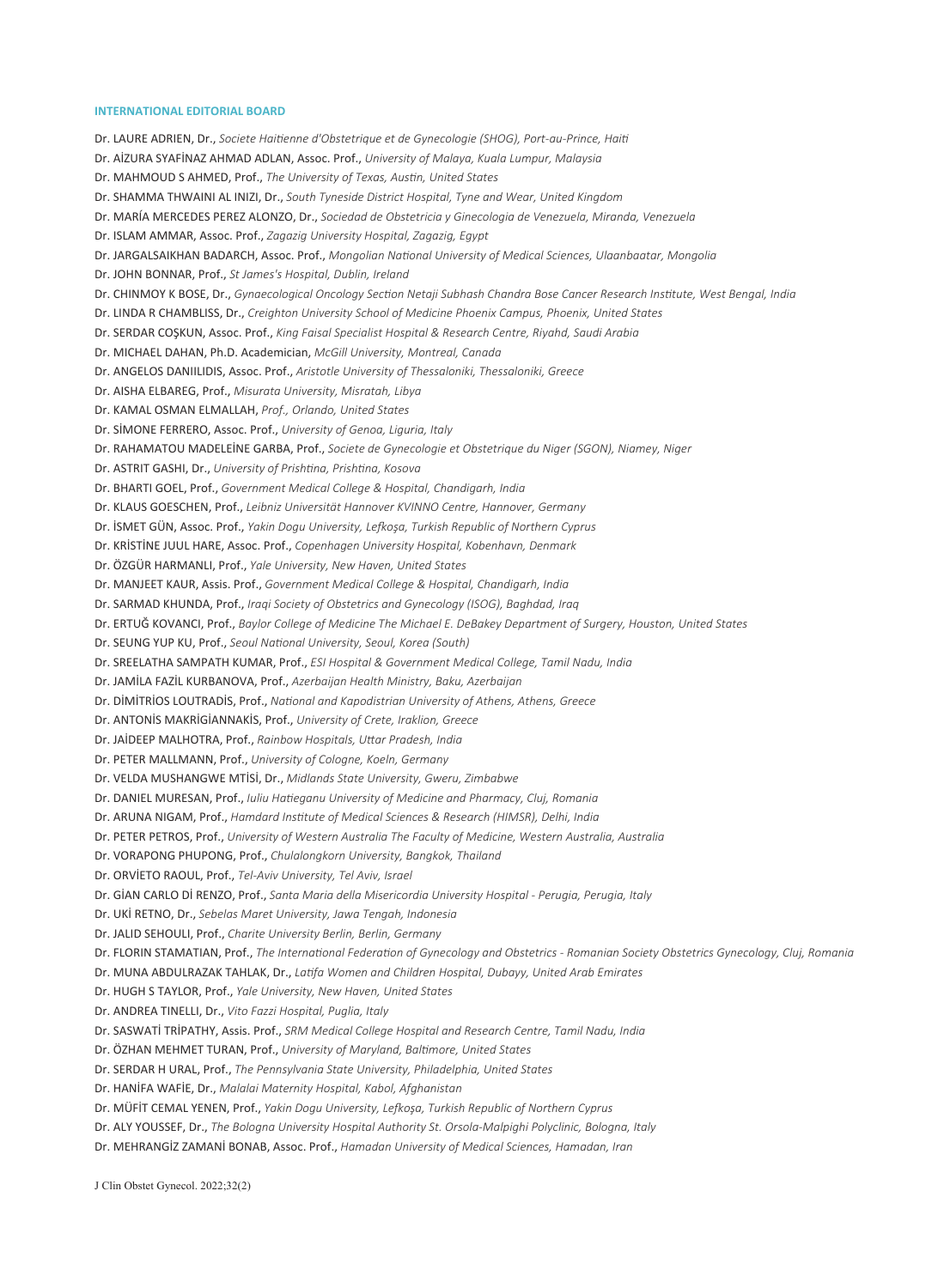#### **NATIONAL EDITORIAL BOARD**

Dr. YAŞAM KEMAL AKPAK, Assoc. Prof., *University of Health Sciences, İzmir, Turkey*  Dr. AYŞE NUR AKSOY, Assoc. Prof., *University of Health Sciences, Erzurum, Turkey*  Dr. İBRAHİM ALANBAY, Prof., *Lokman Hekim University, Ankara, Turkey*  Dr. MURAT GÜRKAN ARIKAN, Prof., *Medical Park Bahcelievler Hospital, İstanbul (Avrupa), Turkey*  Dr. ERDOĞAN ASLAN, Prof., *Alanya Alaaddin Keykubat University, Antalya, Turkey*  Dr. MUSTAFA BARIŞ ATA, Prof., *Koc University, İstanbul (Avrupa), Turkey*  Dr. CEMAL REŞAT ATALAY, Assoc. Prof., *Ankara City Hospital, Ankara, Turkey*  Dr. FUNDA ATALAY, Assoc. Prof., *University of Health Sciences, Ankara, Turkey*  Dr. REMZİ ATILGAN, Prof., *Firat University, Elazığ, Turkey*  Dr. ALEV ATIŞ AYDIN, Prof., *University of Health Sciences, İstanbul (Avrupa), Turkey*  Dr. RUKSET ATTAR, Prof., *Yeditepe University, İstanbul (Asya), Turkey*  Dr. ÇETİN AYDIN, Assoc. Prof., *Izmir Katip Celebi University, İzmir, Turkey*  Dr. PETEK BALKANLI, Prof., *Medicana International Istanbul Hospital, İstanbul (Avrupa), Turkey*  Dr. DENİZ BALSAK, Assoc. Prof., *Siirt University, Siirt, Turkey*  Dr. BÜLENT BERKER, Prof., *Ankara University, Ankara, Turkey*  Dr. İNCİM BEZİRCİOĞLU, Prof., *Izmir Ekonomi University, İzmir, Turkey*  Dr. ERAY ÇALIŞKAN, Prof., *Istanbul Okan University, İstanbul (Asya), Turkey*  Dr. AYGEN ÇELİK, Prof., *Maltepe University, İstanbul (Asya), Turkey*  Dr. ÇETİN ÇELİK, Prof., *Selcuk University, Konya, Turkey*  Dr. MEHMET BİLGE ÇETİNKAYA, Prof., *Ondokuz Mayis University, Samsun, Turkey*  Dr. ŞERİFE ESRA ÇETİNKAYA, Assoc. Prof., *Ankara University, Ankara, Turkey*  Dr. AYDIN ÇORAKÇI, Prof., *Kocaeli University, Kocaeli, Turkey*  Dr. EBRU ÇÖĞENDEZ, Assoc. Prof., *University of Health Sciences, İstanbul (Asya), Turkey*  Dr. İLKNUR ÇÖL MADENDAĞ, Assoc. Prof., *Kayseri City Training and Research Hospital, Kayseri, Turkey*  Dr. CEM DANE, Prof., *Istinye University, İstanbul (Avrupa), Turkey*  Dr. RAMAZAN DANSUK, Prof., *Kirklareli University, Kırklareli, Turkey*  Dr. BÜLENT DEMİR, Prof., *Canakkale Onsekiz Mart University, Çanakkale, Turkey*  Dr. SELDA DEMİRCAN SEZER, Prof., *Aydin Adnan Menderes University, Aydın, Turkey*  Dr. FUAT DEMİRKIRAN, Prof., *Istanbul University-Cerrahpasa, İstanbul (Avrupa), Turkey*  Dr. SERDAR DİLBAZ, Prof., *University of Health Sciences, Ankara, Turkey*  Dr. TALAT UMUT KUTLU DİLEK, Prof., *Baskent University, İstanbul (Asya), Turkey*  Dr. MELİKE DOĞANAY, Prof., *Ankara City Hospital, Ankara, Turkey*  Dr. MEHMET DOLANBAY, Assoc. Prof., *Erciyes University, Kayseri, Turkey*  Dr. ÖZGÜR DÜNDAR, Prof., *Kadikoy Florence Nightingale Hospital, İstanbul (Asya), Turkey*  Dr. MURAT EKİN, Prof., *University of Health Sciences, İstanbul (Avrupa), Turkey*  Dr. EMRE EKMEKCİ, Assoc. Prof., *Sanliurfa Egitim ve Arastirma Hastanesi, Şanlıurfa, Turkey*  Dr. KORAY ELTER, Prof., *Trakya University, Edirne, Turkey*  Dr. MEFKÜRE ERASLAN ŞAHİN, Assoc. Prof., *Kayseri City Training and Research Hospital, Kayseri, Turkey*  Dr. CİHANGİR MUTLU ERCAN, Assoc. Prof., *University of Health Sciences, Ankara, Turkey*  Dr. AYŞE SEVAL ERDİNÇ, Assoc. Prof., *Ankara City Hospital, Ankara, Turkey*  Dr. AHMET METE ERGENOĞLU, Assoc. Prof., *Ege University, İzmir, Turkey*  Dr. RAHİME NİDA ERGİN, Assoc. Prof., *Istanbul Okan University, İstanbul (Asya), Turkey*  Dr. ONUR EROL, Assoc. Prof., *Antalya Training and Research Hospital, Antalya, Turkey*  Dr. ARİF AKTUĞ ERTEKİN, Prof., *Aydin Adnan Menderes University, Aydın, Turkey*  Dr. DEVRİM ERTUNÇ TOK, Prof., *Mersin University, Mersin, Turkey*  Dr. NESET CEM FIÇICIOĞLU, Prof., *Acibadem Kozyatagi Hospital, İstanbul (Asya), Turkey*  Dr. HÜSEYİN HÜSNÜ GÖKASLAN, Prof., *Ozel Academic Hospital, İstanbul (Asya), Turkey*  Dr. MEHMET GÖKÇÜ, Assoc. Prof., *Izmir Ekonomi University, İzmir, Turkey*  Dr. HÜSEYİN GÖRKEMLİ, Prof., *Necmettin Erbakan University, Konya, Turkey*  Dr. AYŞE GÜLER OKYAY, Prof., *Hatay Mustafa Kemal University, Hatay, Turkey*  Dr. HACER CAVİDAN GÜLERMAN, Prof., *Ankara City Hospital, Ankara, Turkey*  Dr. İBRAHİM GÜLHAN, Assoc. Prof., *Izmir Tepecik Training and Research Hospital, İzmir, Turkey* 

Dr. KADİR GÜZİN, Prof., *Ozel Medar Hastaneleri - Atasehir Hastanesi, İstanbul (Asya), Turkey*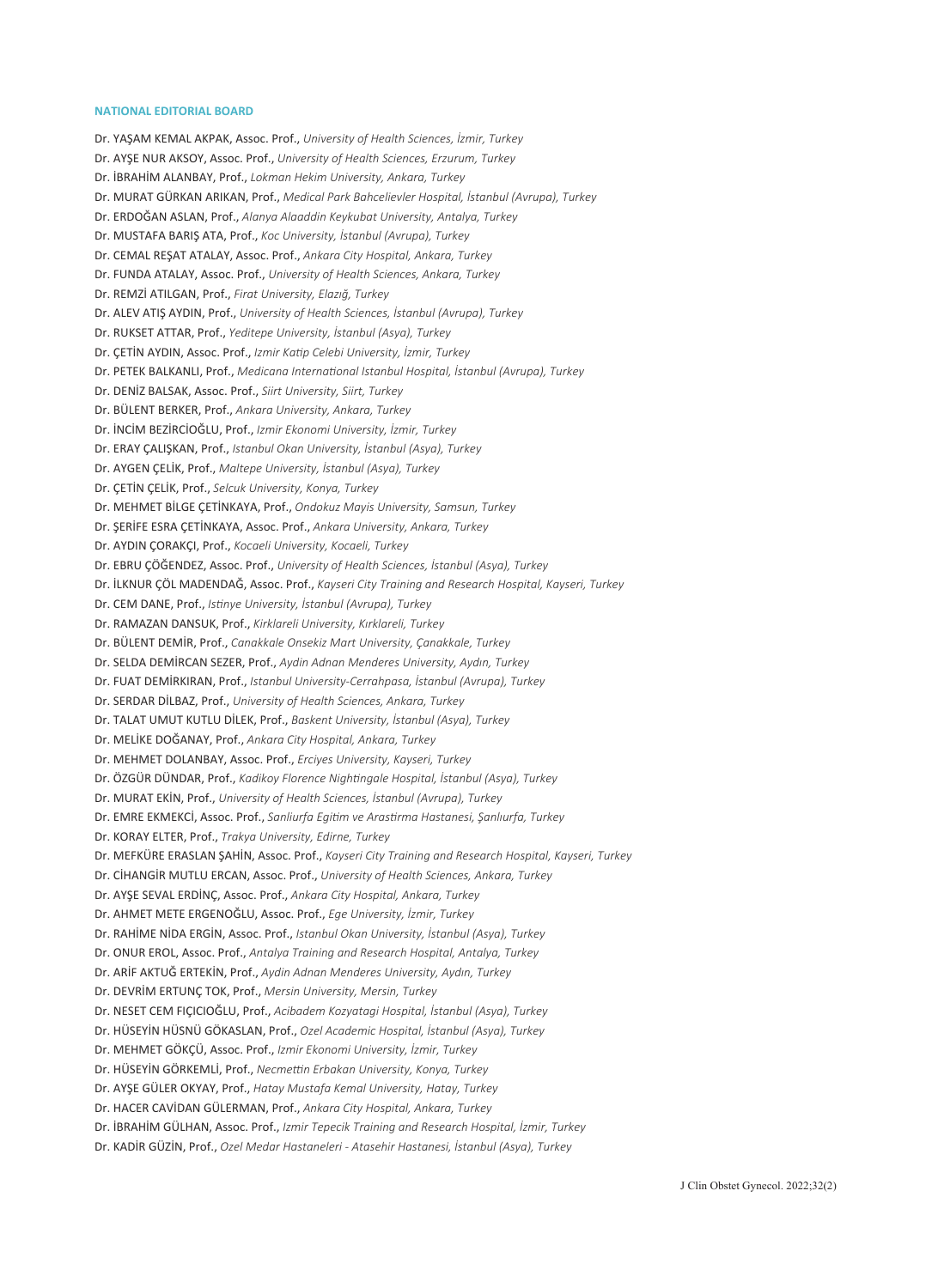Dr. BERNA HALİLOĞLU PEKER, Prof., *Maltepe University, İstanbul (Asya), Turkey*  Dr. MÜGE HARMA, Prof., *Zonguldak Bulent Ecevit University, Zonguldak, Turkey*  Dr. HASAN ALİ İNAL, Assoc. Prof., *Konya Training and Research Hospital, Konya, Turkey*  Dr. ABDURRAHMAN HAMDİ İNAN, Assoc. Prof., *Tepecik Training and Research Hospital (Ege Maternity hospital), İzmir, Turkey*  Dr. ALPASLAN KABAN, Assoc. Prof., *Istanbul Egitim ve Arastirma Hastanesi, İstanbul (Avrupa), Turkey*  Dr. SUNA KABİL KUCUR, Assoc. Prof., *Marmara University, İstanbul (Asya), Turkey*  Dr. İNCİ KAHYAOĞLU, Prof., *University of Health Sciences, Ankara, Turkey*  Dr. SERKAN KAHYAOĞLU, Prof., *Ankara City Hospital, Ankara, Turkey*  Dr. SEMİH KALELİ, Prof., *Istanbul University-Cerrahpasa, İstanbul (Avrupa), Turkey*  Dr. MİNE KANAT PEKTAŞ, Assoc. Prof., *Afyonkarahisar University of Health Sciences, Afyonkarahisar, Turkey*  Dr. MUSTAFA KARA, Prof., *Kirsehir Ahi Evran University, Kırşehir, Turkey*  Dr. OSMAN FADIL KARA, Prof., *Amasya University, Amasya, Turkey*  Dr. ABDULLAH KARAER, Prof., *Inonu University, Malatya, Turkey*  Dr. AYŞE YASEMİN KARAGEYİM KARŞIDAĞ, Prof., *Kirklareli University, Kırklareli, Turkey*  Dr. VOLKAN KARATAŞLI, Assoc. Prof., *Sanliurfa Egitim ve Arastirma Hastanesi, Şanlıurfa, Turkey*  Dr. CİHAN KAYA, Assoc. Prof., *Acibadem Bakirkoy Hospital, İstanbul (Avrupa), Turkey*  Dr. ERDAL KAYA, Prof., *Umraniye Training and Research Hospital, İstanbul (Asya), Turkey*  Dr. AYŞE GÜL KEBAPÇILAR, Assoc. Prof., *Selcuk University, Konya, Turkey*  Dr. PAKİZER BANU KILIÇOĞLU DANE, Prof., *Bezmialem Vakif University, İstanbul (Avrupa), Turkey*  Dr. MİNE KİSELİ, Assoc. Prof., *Ankara Guven Hospital-Cayyolu, Ankara, Turkey*  Dr. İDRİS KOÇAK, Prof., *Ondokuz Mayis University, Samsun, Turkey*  Dr. ARİF KÖKÇÜ, Prof., *Medical Park Samsun Hospital, Samsun, Turkey*  Dr. MEHMET FARUK KÖSE, Prof., *Acibadem Mehmet Ali Aydinlar University, İstanbul (Avrupa), Turkey*  Dr. NUR GÖZDE KULHAN, Assoc. Prof., *Konya City Hospital, Konya, Turkey*  Dr. BANU KUMBAK AYGÜN, Prof., *Istanbul Aydin University, İstanbul (Avrupa), Turkey*  Dr. YÜKSEL KURBAN, Assoc. Prof., *Yuksek Ihtisas University, Ankara, Turkey*  Dr. ZEHRA KURDOĞLU, Prof., *Ankara City Hospital, Ankara, Turkey*  Dr. MERT KÜÇÜK, Prof., *Mugla Sitki Kocman University, Muğla, Turkey*  Dr. MUSTAFA KÜÇÜK, Prof., *Istanbul Atlas University, İstanbul (Avrupa), Turkey*  Dr. YUSUF MADENDAĞ, Assoc. Prof., *Erciyes University, Kayseri, Turkey*  Dr. RAUF MELEKOĞLU, Assoc. Prof., *Inonu University, Malatya, Turkey*  Dr. ÖZLEM MORALOĞLU TEKİN, Prof., *University of Health Sciences, Ankara, Turkey*  Dr. SÜLEYMAN CEMİL OĞLAK, Assoc. Prof., *University of Health Sciences, Diyarbakır, Turkey*  Dr. TAYLAN ONAT, Assoc. Prof., *Inonu University, Malatya, Turkey*  Dr. MEHMET ARMAĞAN OSMANAĞAOĞLU, Prof., *Karadeniz Teknik University, Trabzon, Turkey*  Dr. PELİN KUTSİYE ÖÇAL, Prof., *Istanbul University-Cerrahpasa, İstanbul (Avrupa), Turkey*  Dr. GÖKÇEN ÖRGÜL, Assoc. Prof., *Selcuk University, Konya, Turkey*  Dr. EMEL EBRU ÖZÇİMEN, Prof., *Baskent University, Konya, Turkey*  Dr. ÖZHAN ÖZDEMİR, Assoc. Prof., *University of Health Sciences, Ankara, Turkey*  Dr. SELÇUK ÖZDEN, Prof., *Sakarya University, Sakarya, Turkey*  Dr. BATUHAN ÖZMEN, Prof., *Ankara University, Ankara, Turkey*  Dr. ZEYNEP ÖZTÜRK İNAL, Assoc. Prof., *Konya City Hospital, Konya, Turkey*  Dr. RECAİ PABUÇCU, Prof., *Ufuk University, Ankara, Turkey*  Dr. HALİL GÜRSOY PALA, Assoc. Prof., *University of Health Sciences, İzmir, Turkey*  Dr. MUZAFFER SANCI, Assoc. Prof., *University of Health Sciences, İzmir, Turkey*  Dr. NİYAZİ CENK SAYIN, Prof., *Trakya University, Edirne, Turkey*  Dr. MEKİN SEZİK, Prof., *Suleyman Demirel University, Isparta, Turkey*  Dr. PINAR SOLMAZ HASDEMİR, Assoc. Prof., *Manisa Celal Bayar University, Manisa, Turkey*  Dr. MURAT SÖNMEZER, Prof., *Ankara University, Ankara, Turkey*  Dr. MEHMET LEVENT ŞENTÜRK, Prof., *Istanbul University-Cerrahpasa, İstanbul (Avrupa), Turkey*  Dr. CÜNEYT EFTAL TANER, Assoc. Prof., *Medicana International Izmir Hospital, İzmir, Turkey*  Dr. SALİH TAŞKIN, Assoc. Prof., *Ankara University, Ankara, Turkey*  Dr. İSMAİL TEMUR, Assoc. Prof., *Private Umay IVF Center, Gaziantep, Turkey*  Dr. YUSUF AYTAÇ TOHMA, Assoc. Prof., *Bahçeci Ankara IVF Center, Ankara, Turkey*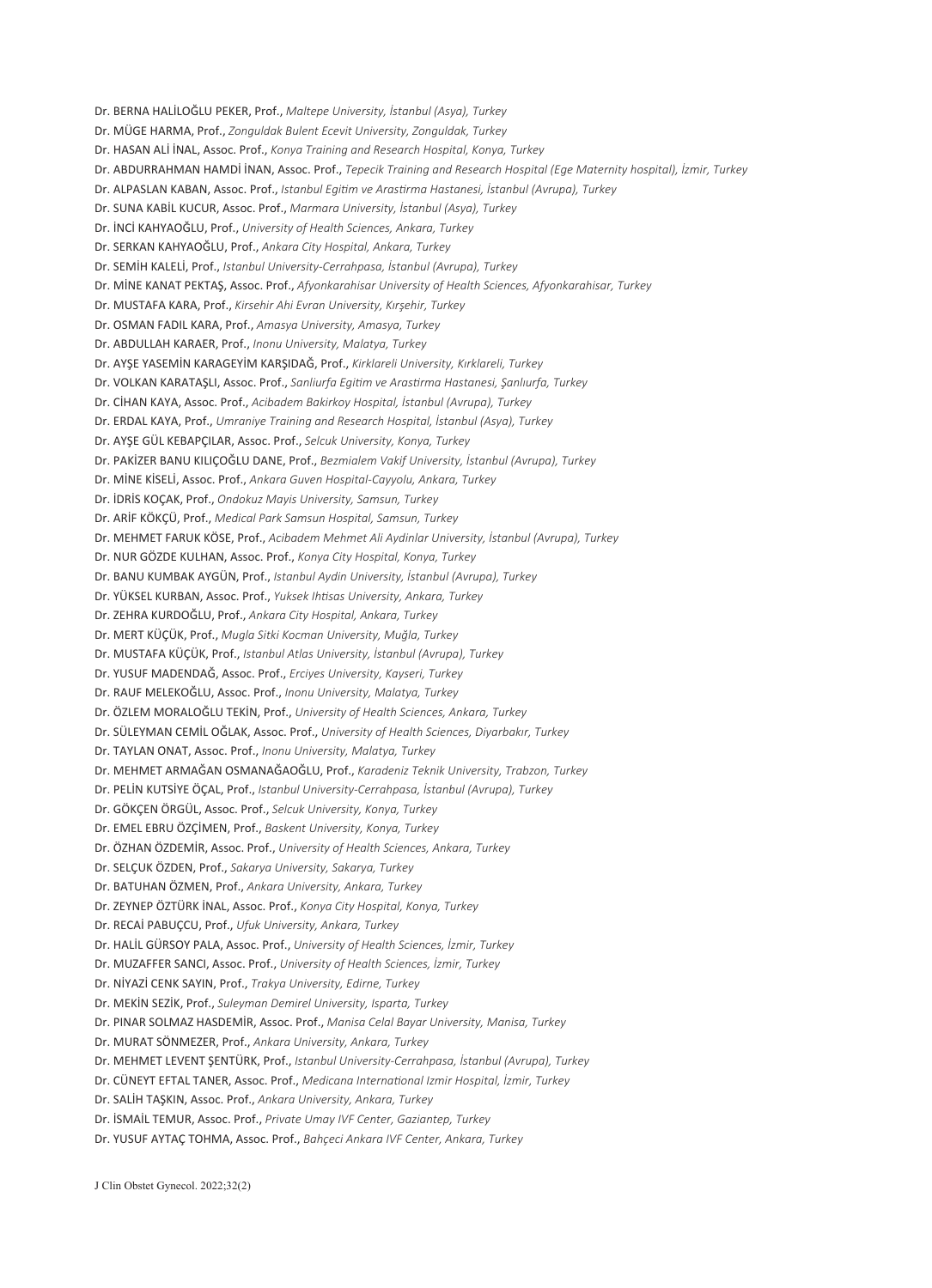Dr. VEHBİ YAVUZ TOKGÖZ, Assoc. Prof., *Eskisehir Osmangazi University, Eskişehir, Turkey* 

- Dr. HARUN EGEMEN TOLUNAY, Assoc. Prof., *Etlik Zubeyde Hanim Gynecology Training and Research Hospital, Ankara, Turkey*
- Dr. HAKKI GÖKHAN TULUNAY, Prof., *TOBB University of Economics and Technology, Ankara, Turkey*
- Dr. ABDULKADİR TURGUT, Prof., *Istanbul Medeniyet University, İstanbul (Asya), Turkey*
- Dr. ILGIN TÜRKÇÜOĞLU, Prof., *Sanko University, Gaziantep, Turkey*
- Dr. METE GÜROL UĞUR, Prof., *Gaziantep University, Gaziantep, Turkey*
- Dr. HİLAL USLU YUVACI, Assoc. Prof., *Sakarya University, Sakarya, Turkey*
- Dr. İBRAHİM UYAR, Assoc. Prof., *Tepecik Training and Research Hospital (Ege Maternity hospital), İzmir, Turkey*
- Dr. MESUT ABDÜLKERİM ÜNSAL, Prof., *Canakkale Onsekiz Mart University, Çanakkale, Turkey*
- Dr. IŞIN ÜREYEN, Assoc. Prof., *University of Health Sciences, Antalya, Turkey*
- Dr. İBRAHİM FERHAT ÜRÜNSAK, Prof., *Cukurova University, Adana, Turkey*
- Dr. İBRAHİM YALÇIN, Assoc. Prof., *Ondokuz Mayis University, Samsun, Turkey*
- Dr. ÖMER TARIK YALÇIN, Prof., *Eskisehir Osmangazi University, Eskişehir, Turkey*
- Dr. AHMET YALINKAYA, Prof., *Dicle University, Diyarbakır, Turkey*
- Dr. ETHEM SERDAR YALVAÇ, Prof., *Yozgat Bozok University, Yozgat, Turkey*
- Dr. ÖMER ERKAN YAPÇA, Assoc. Prof., *Ataturk University, Erzurum, Turkey*
- Dr. MURAT YAYLA, Prof., *Acibadem Mehmet Ali Aydinlar University, İstanbul (Avrupa), Turkey*
- Dr. ENGİN YILDIRIM, Assoc. Prof., *Malatya Turgut Ozal University, Malatya, Turkey*
- Dr. AŞKIN YILDIZ, Assoc. Prof., *Izmir Katip Celebi University, İzmir, Turkey*
- Dr. BÜLENT YILMAZ, Prof., *Recep Tayyip Erdogan University, Rize, Turkey*
- Dr. ERCAN YILMAZ, Prof., *Inonu University, Malatya, Turkey*
- Dr. AYŞE ENDER YUMRU, Assoc. Prof., *Istanbul Okan University, İstanbul (Asya), Turkey*
- Dr. HASAN YÜKSEL, Prof., *Aydin Adnan Menderes University, Aydın, Turkey*